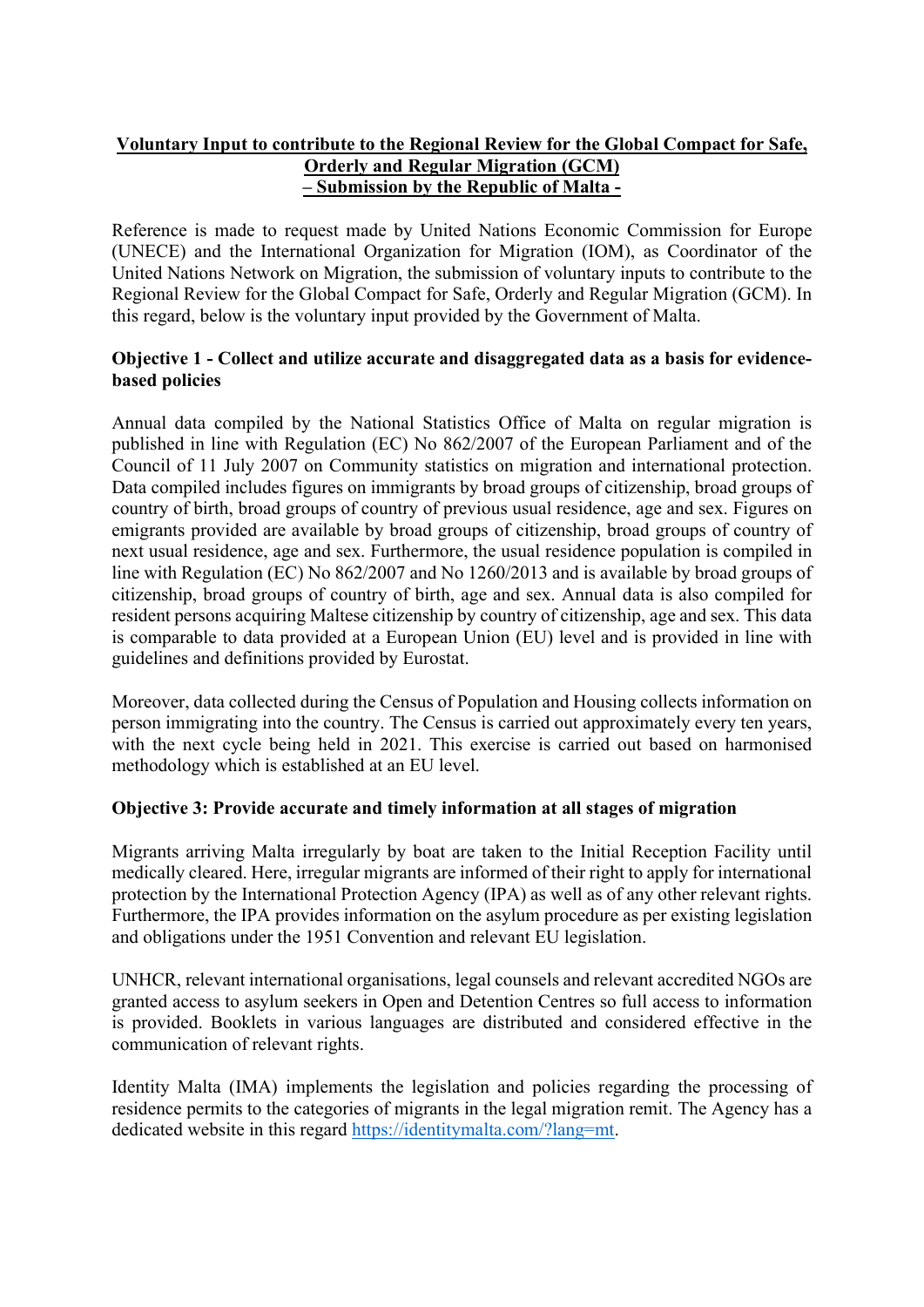## Objective 4: Ensure that all migrants have proof of legal identity and adequate documentation

Migrants in the legal migration remit are provided with the necessary documentation to reflect their status. Malta is also is in line with the civil status issues mentioned. Malta issues travel documents in accordance with ICAO standards and relative EU Regulations. The IPA issues protection certificates to those persons who have been recognised as being in need of international protection or temporary humanitarian protection.

Moreover, Malta ratified the 1954 Convention relating to the Status of Stateless Persons on 11 December 2019.

### Objective 7: Address and reduce vulnerabilities in migration

During the time spent at the Initial Reception Centre, migrants are assessed by professionals from the Agency for the Welfare of Asylum Seekers (AWAS) with a view to identifying vulnerabilities. At the same time, where required, age verification procedures are initiated.

The vulnerability assessment procedure undertaken by AWAS takes into account potentially traumatic experiences undergone by the individual migrant. The condition and circumstances of the individual, both psychological and physical, are taken into consideration. If necessary, AWAS professionals call on the assistance of other specialised professionals whilst conducting vulnerability assessments, and in cooperation with relevant stakeholders, draw up a referral mechanism with a view to facilitating vulnerability assessment procedures.

Measures are in place to ensure that assessment is prompt and efficient as much as possible to ensure the right level of protection.

Migrant children in particular are vulnerable to over-crowding at reception and open centres which may lead to a lack of privacy and abuse; therefore, the setup of age-appropriate facilities to cater for children's needs remains be a priority. The enactment of the Minor Protection (Alternative Care) Act (Chapter 602, Laws of Malta) was a positive milestone in this regard. The Act provides for, amongst other key factors, that "immediately after the registration of the minor and the issuing of appropriate identification documents, the Director (Protection of Minors) shall request the Court to provide for the tutorship and, or curatorship of the minor in accordance with the circumstances of the case and in the best interests of the minor." – Article  $21(2)$ .

## Objective 8: Save lives and establish coordinated international efforts on missing migrants

Malta has invested in adequate resources to meet its international obligations; it has developed an array of national intervention resources that allow direct intervention with a significant part of the assigned SRR. Malta is also engaged with regional and global partners and has formal SAR Agreements with a number of neighbouring countries.

All such efforts are conducted in full respect of relevant instruments of international law fulfilling all SAR obligations as set out in the United Nations Convention on the Law of the Sea, applicable provisions contained within the IAMSAR. It is important to note that such obligations are adhered to regardless of the provenance and/or legal status of the persons requiring rescue.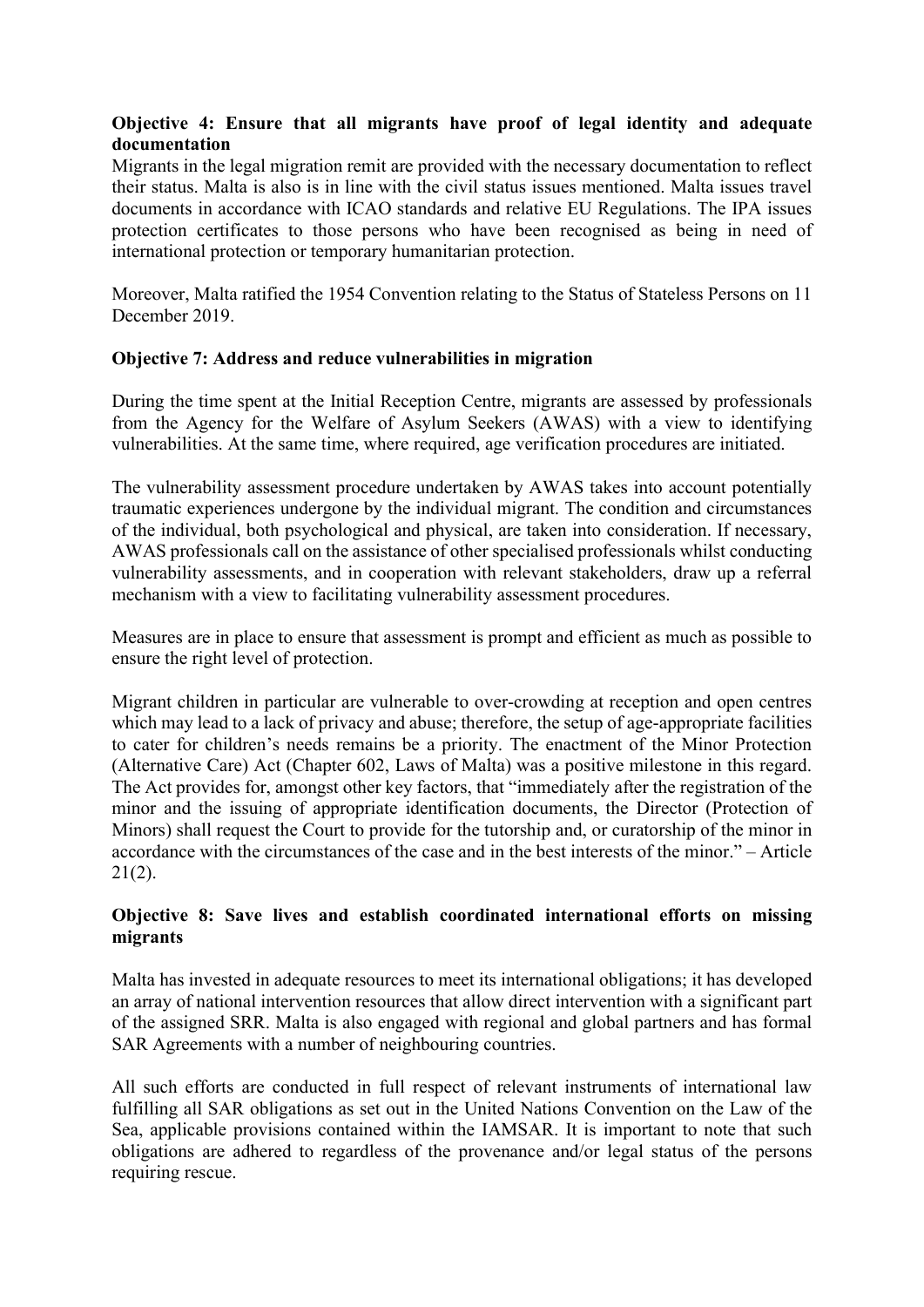### Objective 9: Strengthen the transnational response to smuggling of migrants

Malta ratified the Protocol against the Smuggling of Migrants by Land, Sea and Air, supplementing the United Nations Convention against Transnational Organized Crime on 14 Dec 2000, with accession taking place on 24 Sep 2003.

Identification of migrant smuggling cases has traditionally been comparatively easy, given that smuggled migrants would reach Malta by means of irregular boat crossings, mainly from Libya. Maltese legislation provides for the possibility of persons to cooperate with the Police in order to apprehend the smuggler; however in traditional cases of the sort, the smuggler would not be present in Malta.

The Maltese authorities, in particular the Police, cooperate on an ongoing basis with their counterparts in other States, so as to ensure that updated and relevant information is made available to all those concerned. Such cooperation covers several fields, of course including organised crime, as well as migrant smuggling and human trafficking.

National legislation transposing an EU Directive distinguishes the human trafficking and smuggling. In terms of human trafficking Government is currently implementing the 6th National Action Plan Against Human Trafficking (January 2020 – December 2023). Measures contemplated by such action plans demarcate the dissimilarities between smuggling of migrants and trafficking in persons. Professionals from within entities whose professional may encounter a potential/victim of human trafficking are provided with periodic training some of which target indicators of human trafficking. The Victims of Crime Act of the Laws of Malta delineates clearly the rights afforded to a victim of human trafficking victim, also indicating appropriate protection and assistance that shall be provided to such victims.

### Objective 10: Prevent, combat and eradicate trafficking in persons in the context of international migration

Malta signed the Protocol to Prevent, Suppress and Punish Trafficking in Persons, Especially Women and Children, supplementing the United Nations Convention against Transnational Organized Crime on 14 December 2000, and ratified on 24 September 2003. The definition in this protocol is transposed in national legislation.

Victims of human trafficking encountered in Malta are not found to be in an irregular status. There have been no cases in Malta, so far, of child labour; however training and awareness raising were envisaged by both current and past actions plans and addressed employers, public officials and law enforcement officials, with the aim to strengthen capacity building with indicators of human trafficking in all forms.

#### Objective 11: Manage borders in an integrated, secure and coordinated manner

The task of managing external borders in an integrated and coordinated manner has been assigned to the Member States jointly with the European Border and Coast Guard Agency (Frontex). Frontex, in consultation with its Management Board, has comprehensively developed a technical and operational European integrated border management concept which features fourteen components. Malta implemented the fourteen components in its national integrated border management strategy. The strategy aims to reduce vulnerabilities present at the external borders based on comprehensive situational awareness, to enhance safety and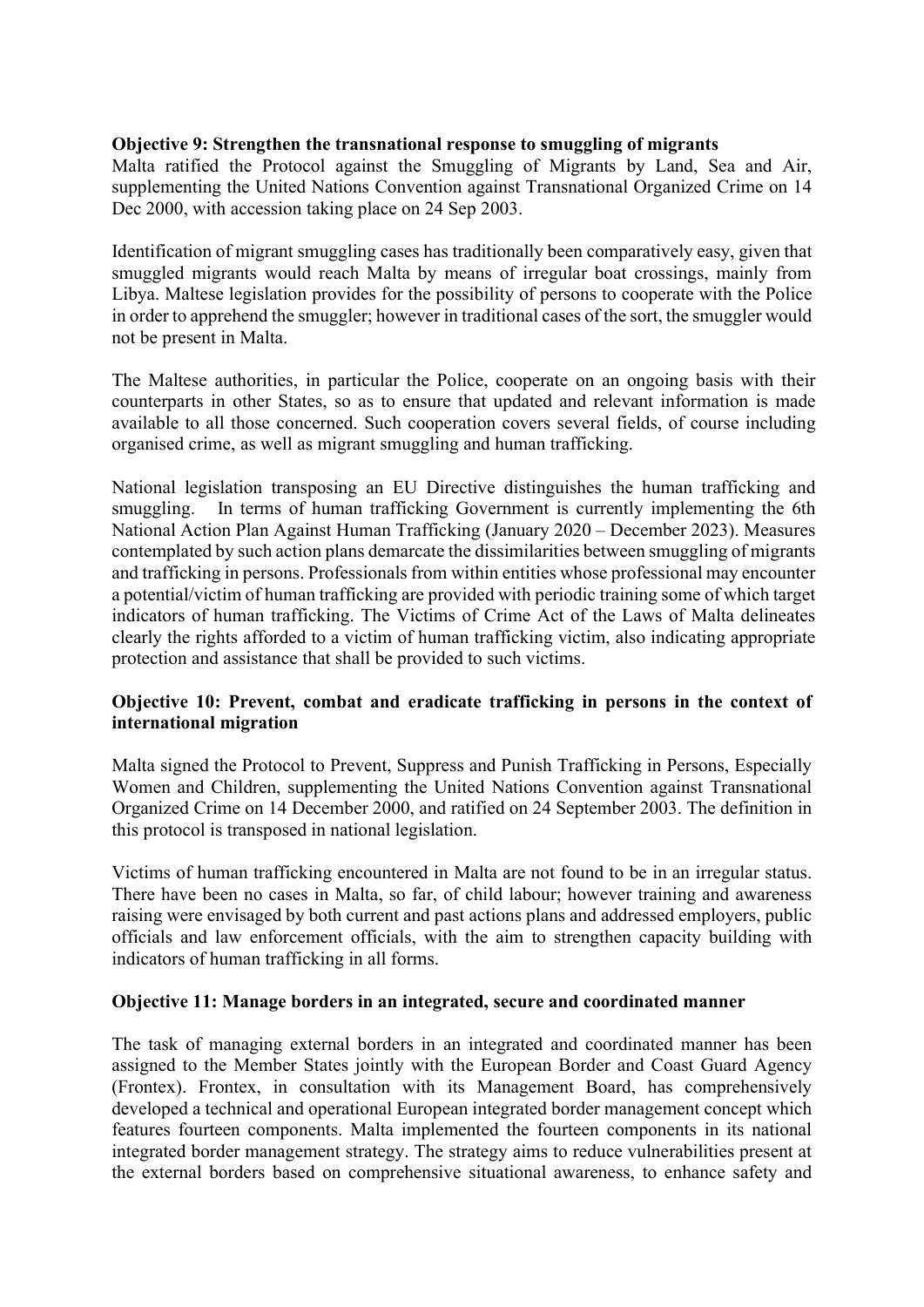security of border crossings while reducing illegal and unsafe crossings, ensure sustained European border and coast guard capabilities and improve cooperation with neighbouring third countries. The concept of integrated border management takes into account border management policies that respect national sovereignty, obligations under international law, data protection safeguards and respect for fundamental human rights of all migrants, including vulnerable migrants.

Malta will contribute towards the Frontex Standing Corps pool of border guards and will contribute towards the technical equipment pool with assets deployed to safeguard the external borders and carry out search and rescue. The Armed Forces of Malta (AFM) have provided Libyan coast-guards with training in the past and will continue to provide support as necessary. Further cooperation by national authorities is possible through the Frontex Status Agreements with neighbouring countries such as Serbia and Montenegro.

Malta has also concluded bilateral agreements with non-EU countries regarding the combating of cross-border crime including abuse and trafficking of illegal drugs, terrorism and all forms of organised crime. The non-European countries with which Malta has such bilateral agreements are: Albania, China, Egypt, Georgia, Israel, Jordan, Libya, Montenegro, Romania, Russian Federation, South Africa, Qatar, Tunisia, Turkey, UAE, Ukraine, USA, and Uzbekistan.

A number of large scale centralised and decentralised IT systems at EU level have been and are being developed for the pre-screening of passengers, data transfer of passengers by air and sea carriers, screening of visa holders, identification of overstayers and travel authorisation for visa-exempt persons, all while upholding the principle of non-discrimination, respecting the right to privacy and protecting personal data.

## Objective 12: Strengthen certainty and predictability in migration procedures for appropriate screening, assessment and referral

Alleged unaccompanied minors, family groups with children and other manifestly vulnerable persons are the first to be processed upon arrival at the Examination Area. If they declare to be underage and are unaccompanied, immediate action is taken to inform AWAS.

Irregular migrants who are undoubtedly children shall immediately be treated as such without recourse to any age assessment procedures. Age assessment shall be undertaken in all other cases.

Any irregular migrant claiming to be a minor who has however been found, upon completion of the age assessment procedure, to be an adult, is referred by AWAS to the Police authorities. Please also refer to notes on AWAS assessments described under Objective 7.

Transparency and accessibility of legal migration procedures is ensured by communicating the requirements through the IMA website. Applications for work/residence permits may be submitted online.

Objective 13: Use immigration detention only as a measure of last resort and work towards alternatives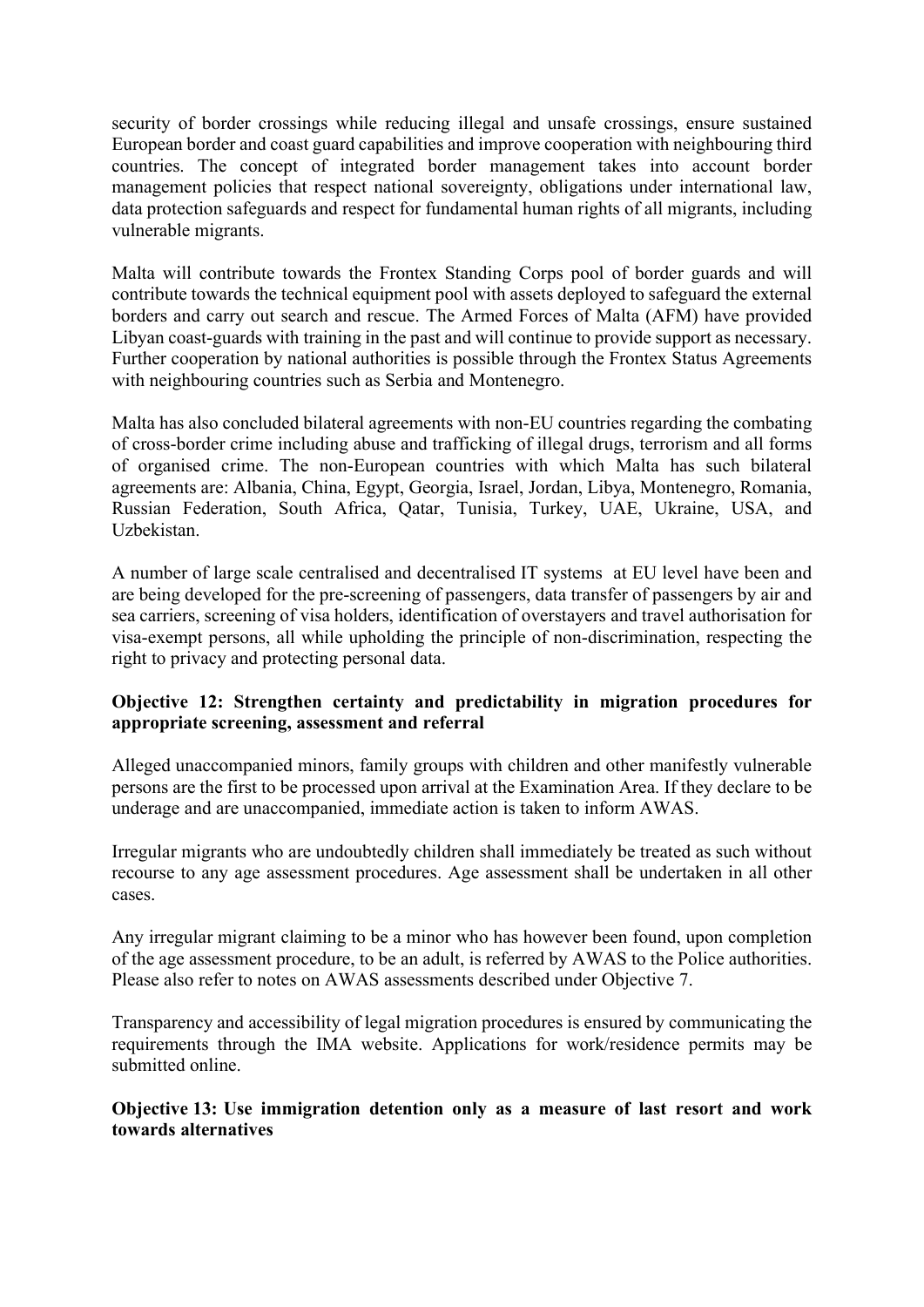The Monitoring Board for Detained Persons, which has been established by SL 217.08 to act as the National Preventative Mechanism for Malta in terms of the responsibilities as provided for in the Optional Protocol to the United Nations Convention against Torture carries out independent monitoring of migration detention.

The detention requirement in Malta has been waived with respect to vulnerable persons, including families with children, pregnant women and unaccompanied minors. The Reception of Asylum Seekers Regulations (420.06) also provide for recourse to alternatives to detention by Immigration Police. Such measures may have a duration of not more than 9 months and may take the form of:

- reporting at an assigned place within specified timeframes;
- residence at an assigned place;
- deposit or surrender of documents; or
- placing of a one-time guarantee or surety.

A Detention Order indicating the reasons for detention is issued in respect to all detained persons. A review of the detention of any person detained with a view to his or her return is carried out in order to ensure detention is short as possible and as a last resort. The first such review shall take place within no more than three months from the date when detention for the purpose of effecting return commenced.

The right to free legal aid for the first review of the lawfulness of detention, asylum seekers whose detention is being reviewed shall have access to the existing legal aid pool that assists those clients contesting the decision of the Chief Executive Officer of IPA at appeals stage. Reviews of the lawfulness of detention shall be heard by the Immigration Appeals Board.

#### Objective 15: Provide access to basic services for migrants

Migrants arriving irregularly are typically accommodated at Open Centres for 9-12 months, although this period may be longer if humanitarian considerations so dictate. Persons accommodated at Open Centres are provided with accommodation free of charge and, so long as they are not employed, with an allowance intended to cover daily expenses, such as meals and transport. Residents are offered integration-oriented and other courses intended to address skills gaps. Any minors forming part of family units, irrespective of the status of their parents or their own status, is given access to free State education. Individuals also have access to medical care and attention; vulnerable persons are offered additional support, be it psychological, medical or otherwise as required.

AWAS, the IPA, and IMA all have central offices, easily accessible by public transport. IMA has moved to Offices which have improved client service facilities.

Moreover, migrant children and youth do have access to quality education, both at compulsory school-age and at post-secondary level. Challenges may arise when young people of compulsory school-age do not wish to attend school but wish to engage in employment.

#### Objective 16: Empower migrants and societies to realize full inclusion and social cohesion

Family reunification is implemented through the relative legislation and policies, which are transparent. Decisions are open to challenge with the statutory established Immigration Appeals Board.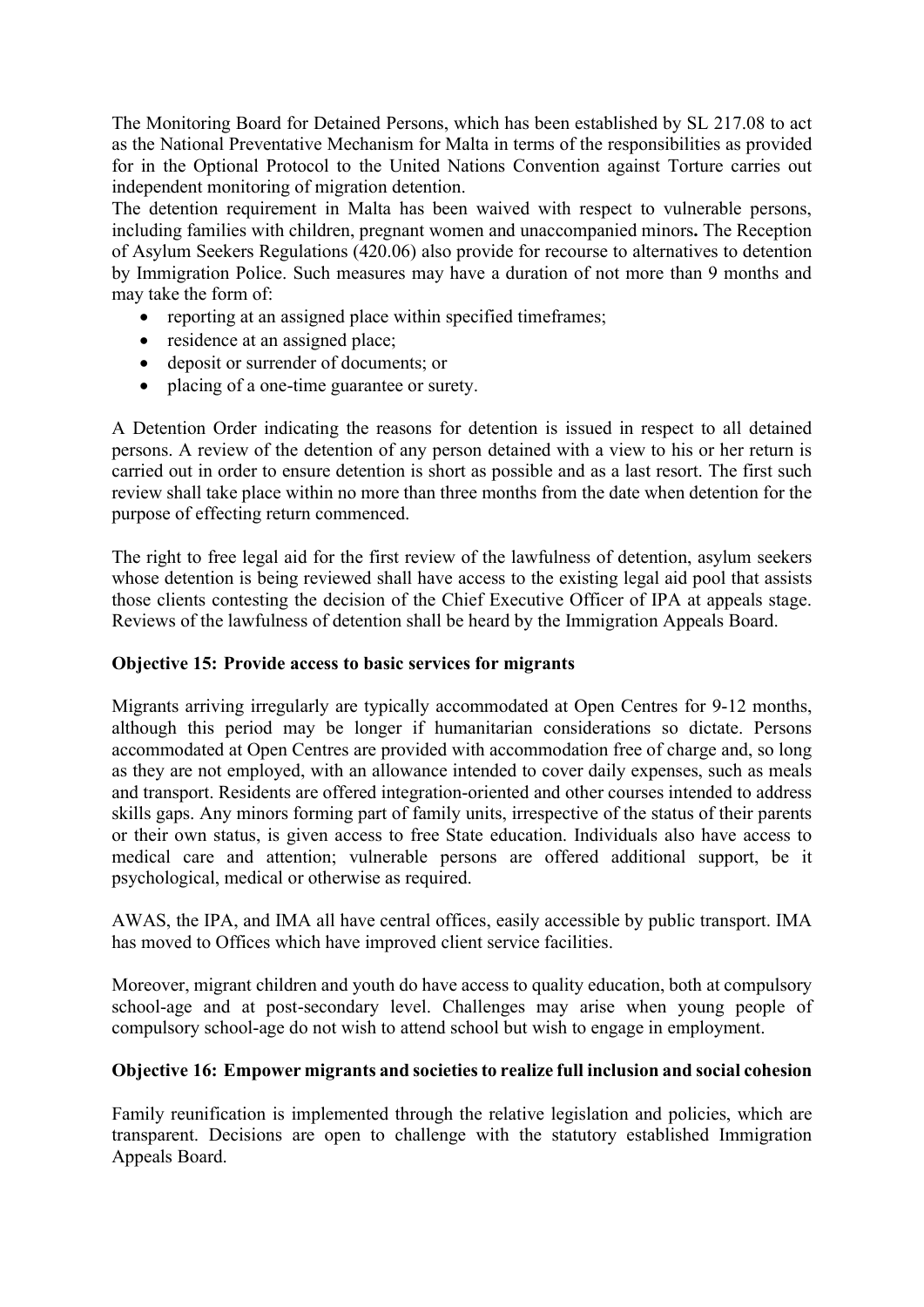Moreover, Malta's authorities continuously evaluate and monitor the needs of learners to ensure that the education system promotes a culture of dialogue, creating a space for community building at the national level, through a number of best practices. Numerous measures have been undertaken in connection with the implementation of Malta's Migrant Integration Strategy and Action Plan - Vision 2020 "INTEGRATION = BELONGING":

- The Ministry for Education and Employment (MEDE) set up a One Stop Shop to provide dedicated services and a focal point for migrants' services on education and employment.
- Personal, Social, Career Development (PSCD) continues to be given paramount importance in the Maltese educational system, that promotes a human rights culture. Students develop skills and attitudes necessary for a complete integration of human rights. PSCD educators offer holistic learning that promotes the development of students' intellectual, emotional, social, physical, artistic and creative potentials.
- With regard to compulsory education, the setting up of the Migrant Learners' Unit has strengthened the provision for inclusive support for children from a migrant background. The programme enacted focuses on the learning of Maltese and English which are the languages of schooling in Malta. Other academic subjects are also taught thus adopting a Content and Language Integrated Learning (CLIL) approach. MEDE has set induction processes for newcomer migrant learners who cannot as yet communicate in the languages of instruction in Maltese state schools (Maltese and English). The induction process spans over one scholastic year and is held in over 20 schools and hubs all over Malta and Gozo. During the scholastic year 2019-2020, a new induction hub for students of secondary schooling age has been set up.
- Since 2011, MEDE has been involved in the Language Learning and Parental Support for Integration (LLAPSI and LLAPSI+) Projects, a series of EU-funded projects mainly through the Integration Fund (IF), the European Refugee Fund (ERF) and currently the Asylum and Migration Integration Fund (AMIF). Most of the projects focused on the upskilling of teachers, procurement of teaching materials and the development of learning and assessment tools.
- The current LLAPSI+ project also includes the recruitment of a team of Community Liaison Staff with the main objective of school outreach to support parents and guardians whose children are in schooling. The Migrant Learners' Unit also has the services of a social worker and a counsellor who work in the different schools and hubs.
- Through the LLAPSI+ project, the Migrant Learners Unit has also offered a summer intensive language course – the Language 2 Go! – with the aim of supporting newly arrived learners who are still struggling with learning the languages of schooling. The courses have been offered annually in four different sites in both Malta and Gozo.
- Apart from substantial language training components, the current LLAPSI+ project includes components such as 'Making Friends-Bringing Friends Clubs', an afterschool creative club with the aim of providing an opportunity for newcomer learners to work together and strengthen the relationship between different cohorts including EU nationals and the hosting community.
- From the side of Malta's main VET institution, the Malta College of Arts, Science and Technology (MCAST), the said College treats all prospective learners equally without any discrimination. However, prospective students, including migrants, who require additional information/support at that initial stage are provided with the various specialised services on campus. These outreach services include career guidance, both group and individual, assistance through the Integration Unit and sessions on how to access information. MCAST also carries out outreach activities to help out migrants to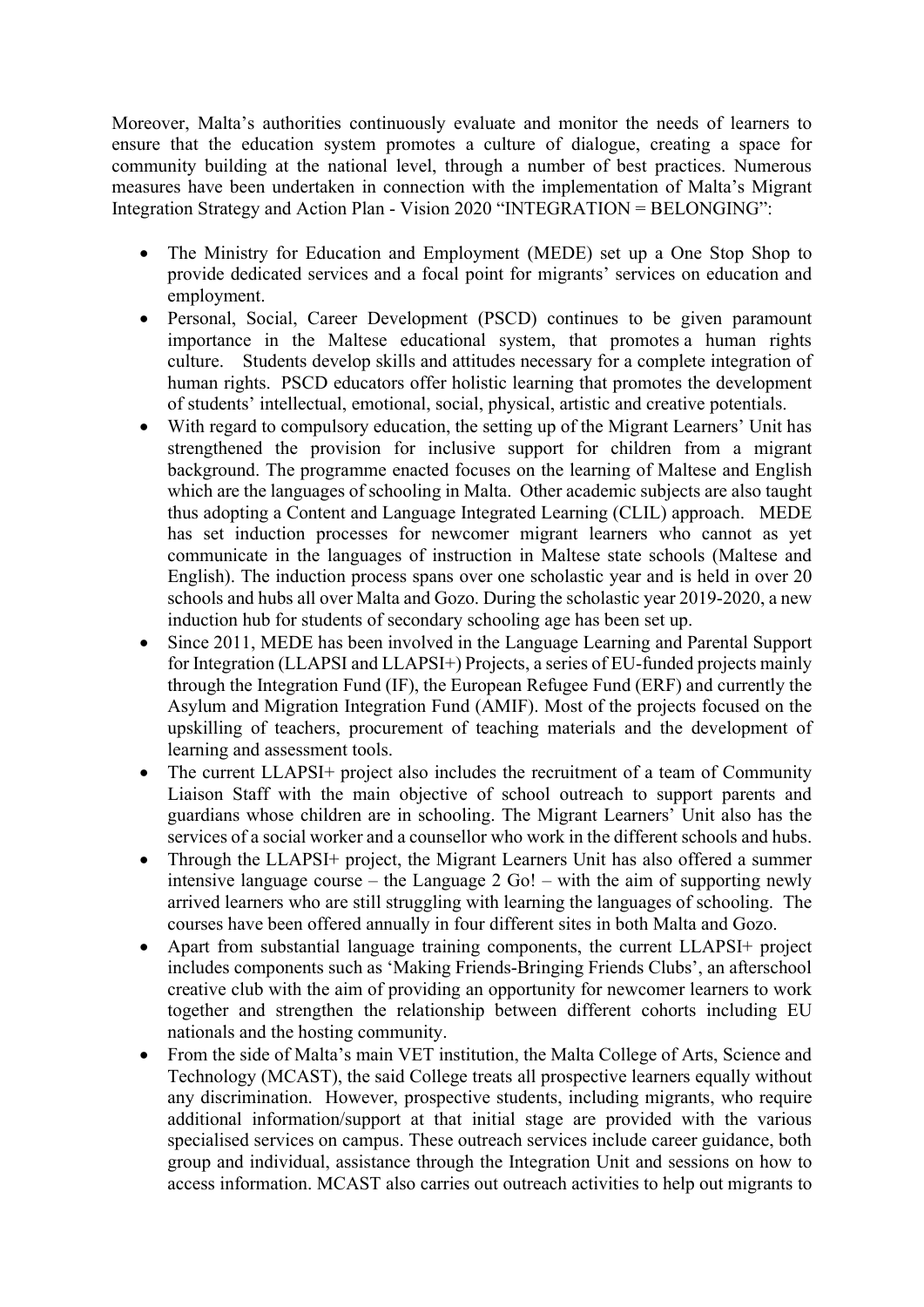engage themselves in VET. Through MCAST's contacts with migrant organisations and NGOs working in the field we provide with the required information on how to access services required including career guidance.

- MCAST also carries out outreach activities in secondary schools with particular focus on the preparation of migrant students. If the students are in their early secondary years, they will thus have time to prepare themselves in time to be able to choose their postsecondary education paths.
- With regards basic skills investment, through MCAST's learning support unit, students are supported in the basic skills at whatever level they are studying. The introduction of Maltese as a Foreign language in place of compulsory mainstream Maltese, not only ensured a fair possibility for student speakers of other languages to succeed in this unit but is also helping them in their integration process. MCAST also collaborates with Human Rights Directorate (HRD) by providing the service of Stage 1 lectures in Maltese, English and cultural awareness.
- The Department of Inclusion and Access to Learning of the University of Malta has been commissioned to design, deliver and oversee the implementation of an important part of the migrant integration process.
- As part of the University of Malta's internationalisation programme, it is seeking to attract a number of non-EU/EEA nationals to read for Masters and Ph.D. programmes in different areas of study, to strengthen the research and innovation dimensions of the University of Malta.
- Within the Ministry for Tourism (MOT), the Institute of Tourism Studies (ITS) also supports the Integration Strategy by prioritising a welcoming environment for foreign students and encouraging Maltese students to engage and assist them as well.
- The Directorate for Research, Lifelong Learning and Employability within the Ministry for Education and Employment pursues a policy of inclusivity. Lifelong learning courses are open to both Maltese and non-Maltese nationals. The Directorate has developed courses in Maltese-as-a-foreign-language (MFL) and English-as-a-foreignlanguage (EFL). At enrolment stage, asylum seekers and beneficiaries of international protection are given the same rights as Maltese and EU citizens. Courses in EFL and MFL offered by the Directorate for Research, Lifelong Learning and Employability within MEDE are accredited and lead to the awarding of a General Education Award at Malta Qualifications Framework (MQF) levels 1 and 2. Furthermore, to increase accessibility, courses by the Directorate for Research, Lifelong Learning and Employability within MEDE are offered at a minimal cost, including free of charge to certain cohorts. The same Directorate also periodically offers courses targeted at specific migrant groups, in partnership with NGOs working with such cohorts.
- The Institute for Education's initial teacher training courses include modules on inclusive education. It also offers accredited short courses on multiculturalism in education, how to include international learners in the learning experience classroom and courses that empower senior management teams in schools to create a multicultural environment. The Institute is also creating supporting resources for schools to choose from according to their particular needs and demographics.
- Furthermore, since 2016, the Maltese Government has invested numerous resources in the validation of non-formal and informal learning (VNFIL). To this effect, since 2016, the National Commission for Further and Higher Education (NCFHE) within MEDE published 75 National Occupational Standards through its seven sector skills units covering different sectors including hospitality and tourism, building and construction. The validation of non-formal and informal learning is as per S.L 327.432 which determines that NCFHE can establish sector skills units (SSU) which represent the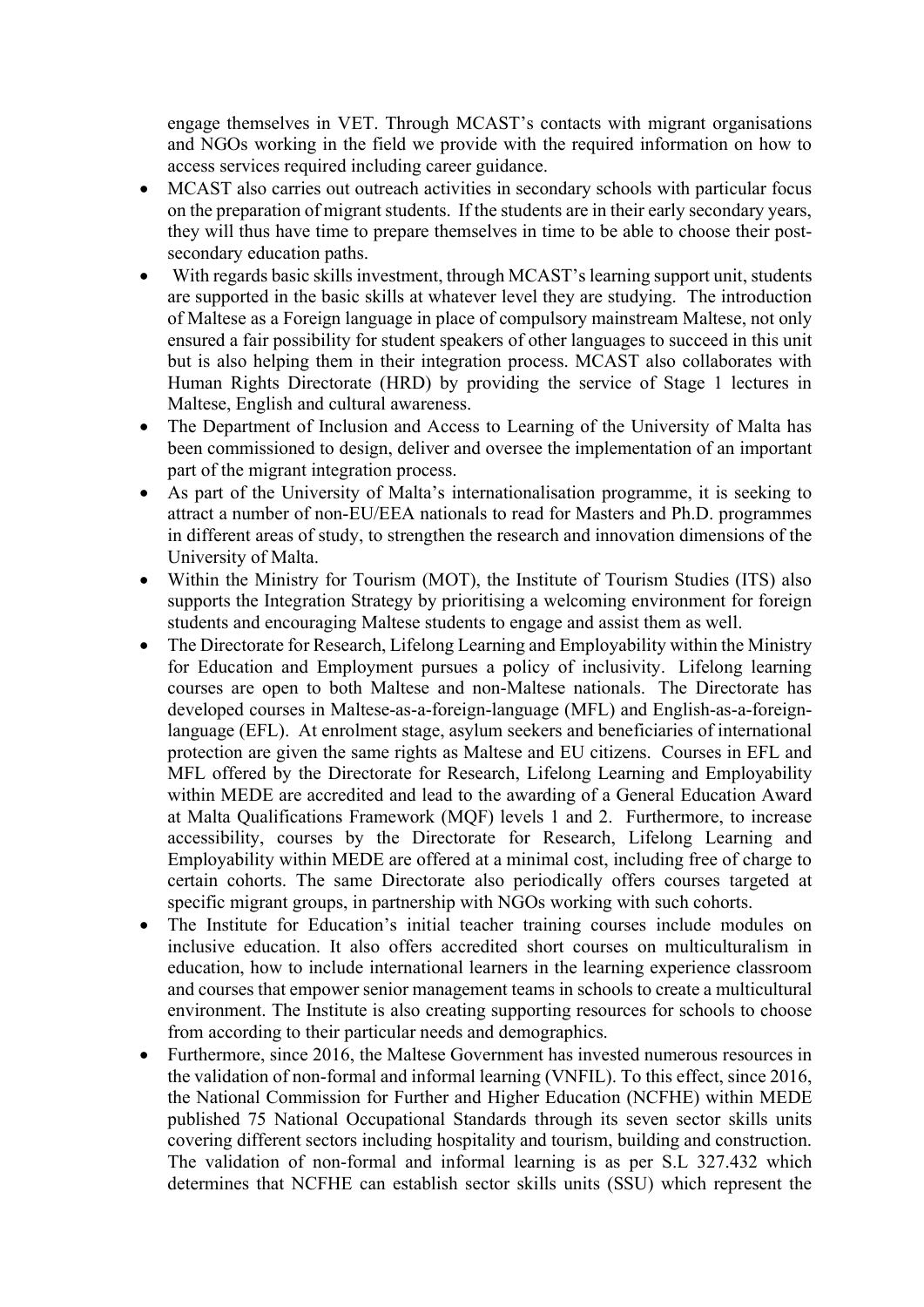economic sector, education and training, government and social partners and workers' representative within the specific sector. The national occupational standards (NOSs) help employers and employees to match the skills to their role, thus enabling upskilling through the validation assessment and career development. Through the European credit system for vocational education and training (ECVET) project, the NCFHE disseminated information about VNFIL by publishing leaflets, organising seminars, webinars and conferences and updating the national occupational standards. Furthermore, the NCFHE signed various memoranda of understanding (MOUs) with third parties for them to carry out the validation assessment, and until mid-2020 more than 500 awards have been issued through the validation of non-formal and informal learning.

 Additionally, from an employment perspective, Malta's Public Employment Service, Jobsplus, offers courses aimed at helping individuals acquire transversal or specific skills which are labour market related. Different types of courses are available, varying from short courses to vocational courses pegged to the Maltese and European Qualification Frameworks. A foreign person who would like to attend a Jobsplus' course must be in possession of a residence card or residence permit. Refugees, asylum seekers and failed asylum seekers, persons granted the status of subsidiary protection or temporary humanitarian protection can benefit from training programmes offered by the Jobsplus, provided that they submit supporting documentation with their application and subject that that the usual eligibility criteria to participate in such initiatives are fulfilled.

## Objective 18: Invest in skills development and facilitate mutual recognition of skills, qualifications and competences

The digitalisation of requirements, procedures and formalities relating to the mutual recognition of professional qualifications is already covered by Directive 2005/36/EC (PQD) and subsequent amendment. In this regard, the information provided as necessary by the Mutual Recognition Coordinator (MRC) and the designated authorities in covering the area of mutual recognition of professional qualifications, should ensure that such mutual recognition of professional qualifications complies to both the PQD and necessary regulation as to assist professionals moving cross-border.

From an education perspective, with regards the facilitation of mutual recognition of skills, qualifications and competences, at application stage, recognition of qualifications are handled on a case by case basis.

From an employment perspective, Jobsplus has set up Trade Testing in order to assess individuals who have acquired knowledge, skills and competence in a particular occupation but do not possess a formal qualification. Through trade testing, a person is assessed in a particular area by sitting for the following types of assessment: interview; portfolio; theory test; and practical test.

Candidates who successfully pass from the trade test are awarded a Certificate of Competence in that particular occupation. In the case where assessment takes place under the validation process the certificate is issued by the NCFHE. Upon application, applicants are provided with the assessment criteria, which serves as a guideline to establish whether the individual is up to the expected level to sit for a Trade Test/Validation Process. The applicant must be literate as all Trade Testing/Validation Process include a written examination. Depending on the level of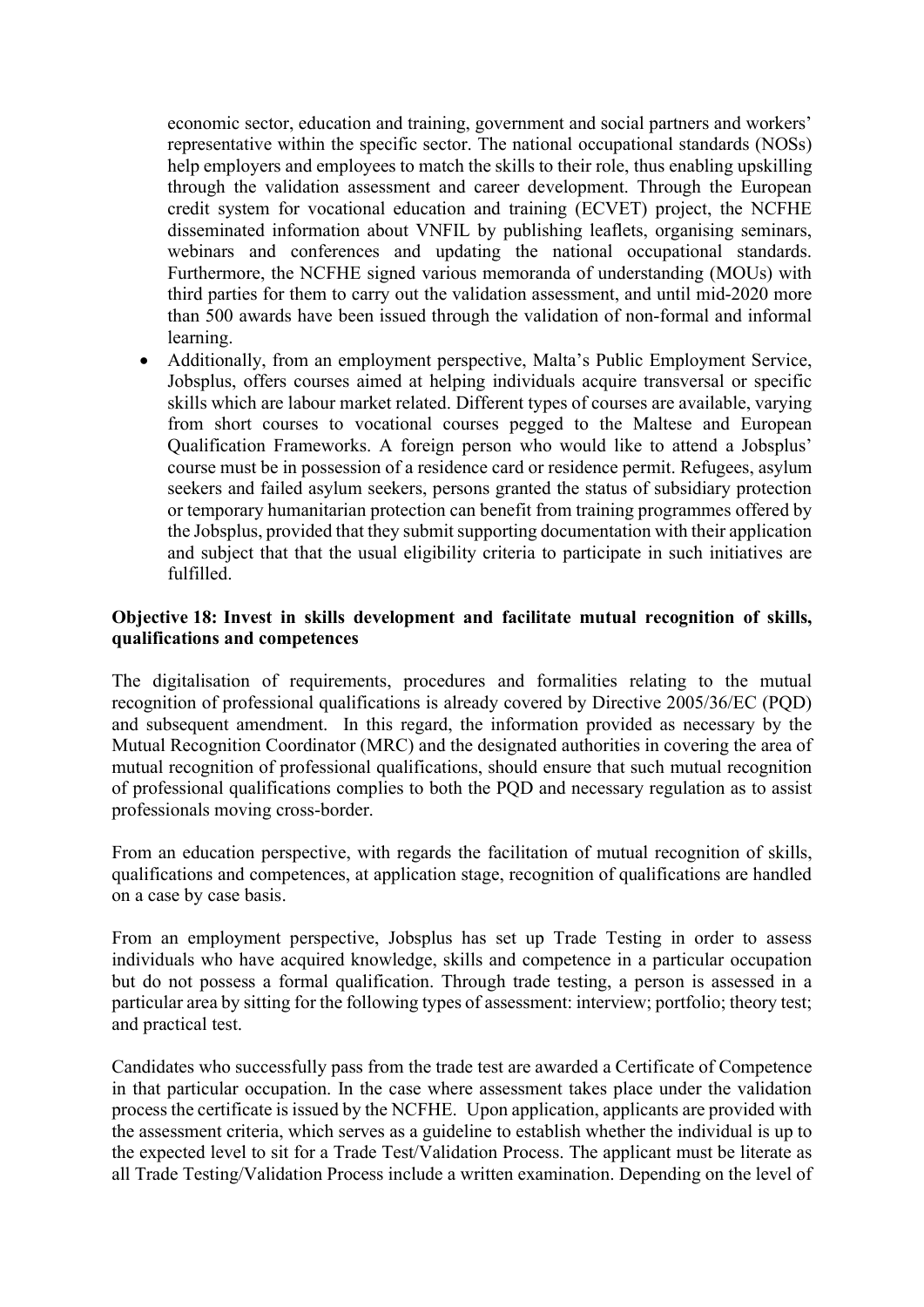Trade Testing/Validation Process, arrangements may be made to individuals having literacy problems.

Refugees and other TCNs who have been granted long-term resident status can register for employment with Jobsplus, and are therefore eligible for all the services offered to persons on the Jobsplus unemployment register. Such services include being assigned an Employment Advisor who offers support and guidance in the job search process by assisting the jobseeker in developing a Personal Action Plan. The Employment Advisor also refers the jobseeker to training programmes, employment schemes and other initiatives. In cases where jobseekers are considered as disadvantaged these are referred to the Inclusive Employment Services. This unit offers services specifically designed to help disadvantaged individuals who have a harder time finding work.

Whilst jobseekers holding Refugee status can benefit from the services as outlined above, persons who enjoy Subsidiary Protection and Temporary Humanitarian Protection are offered a parallel service under the 'Supported Employment Services for Migrants'. This is a project which is part-financed under the Asylum, Migration and Integration Fund (AMIF 11.01) and was specifically developed in accordance to identified needs of this client group with the aim of facilitating the transfer and integration of migrants to employment. Asylum seekers are also eligible under this project.

The services launched in 2017 included:

- a) Guidance Services for Migrants these services include initial outreach and the provision of employment guidance.
- b) Job Brokerage Office this consists of a new office dedicated specifically to facilitating the placement of migrants in short-term placements.

Following initial piloting of the basic services mentioned in points a and b, Jobsplus decided to further extend these services in order to ensure more holistic support to eligible migrants and is currently working towards offering the following additional services:

- Guidance Services for Migrants tailor made basic training (English and Maltese for employment are already being offered and other training is being planned) and additional support services including the provision of interpreters and cultural mediators, occupational therapists and psychologists. Jobsplus will also offer the provision of specialised training for staff in contact with migrants.
- Job Brokerage Office promotion and further marketing of this new service amongst both employers and migrants.

Furthermore, the project will include general marketing of relevant services amongst both eligible migrants and employers. The relevant documents will also be translated and published in Arabic, Tigrinian, Eritrean and Somali.

In addition to this specialised service, beneficiaries of international protection can also access a number of mainstream services at the various Job Centres managed by Jobsplus such as accessing information on current vacancies and training courses as well as participate in certain active measures such as training programmes including traineeships and work exposure schemes.

Migrants using Jobsplus's guidance services are profiled using the mainstream profiling system of the Public Employment Service, this allows for easy matching with vacancies. The Job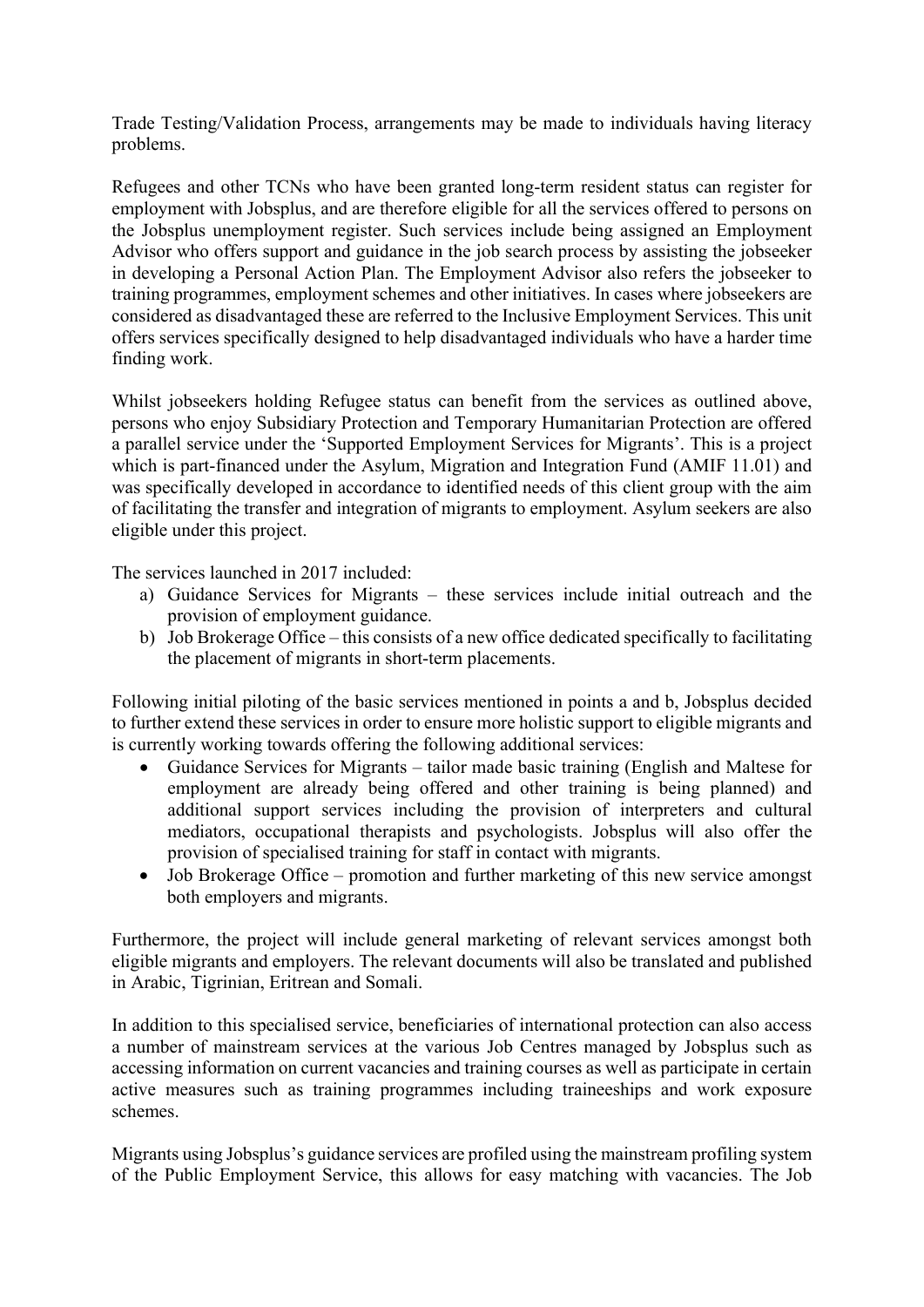Brokerage Scheme mentioned above, uses a slightly different database which includes details which are more relevant to the particular requirements received by the office. This allows the office to provide better brokerage assistance to place migrants based on the skills required by the employer and the skills and availability of the working age migrant.

Moreover, in 2014, Jobsplus, published a manual on Living and Working in Malta targeted at TCNs. This manual was translated in 8 languages, which languages were chosen in relation to the third country nationals who are already working in Malta. The publication includes information on moving to Malta, employment, conditions of work, working time, leave, living conditions, private life and useful links. Although not yet published, under the AMIF 11.01 project, Jobsplus plans to publish information aimed at helping both jobseekers and employers.

During the COVID-19 emergency, Jobsplus suspended its front-office services and clients were being encouraged to either contact the entity via phone or electronic services. A special service was setup within Jobsplus to assist residents whose employment was terminated. This was a temporary measure and those that contacted Malta's Public Employment Service, Jobsplus, during the partial lock- down and a few months post-lock down were and are still being assisted, however Jobsplus are not taking on new cases now that the situation in Malta has settled. The allocated employment advisers guide clients when it comes to job search, they also take a basic profile which focus mainly on information related to skills, work experience and job preferences in order to match with any available vacancies. Through the Vacancy Unit Jobsplus is also assisting employers seeking new recruits.

## Objective 21: Cooperate in facilitating safe and dignified return and readmission, as well as sustainable reintegration

Malta operates an Assisted Voluntary Return and Reintegration (AVRR) Programme in cooperation with IOM. The aim of AVRR projects is to facilitate and assist the voluntary return of migrants to their country of origin, as well as their reintegration upon their return thereto through a package of assistance. The delivery of such packages of assistance is not only intended to assist the individual returnee, but also the community to which the returnee returns, as he or she is assisted in becoming an active contributor to the community's development.

Such projects provide targeted assistance to the returnees concerned mainly in terms of in-kind assistance, which includes a tailor-made reintegration programme. Some of these programmes include business start-up grants or grants to further education in the home country. Moreover, a small financial allowance is provided to the migrants in question prior to returning to their country of origin. Maltese authorities together with IOM try to increase the effectiveness of such returns by promoting AVRR projects in Malta within the migrant community. Such efforts are primarily conducted in detention and open centres.

The Maltese authorities regularly hold bilateral discussions with a number of countries of origin in order to strengthen cooperation in return.

The entity responsible for forced return monitoring in Malta is the Monitoring Board for Detained Persons. The Board is entrusted with such function by the Monitoring Board for Detained Persons Regulations issued under the Immigration Act. Forced Return Monitoring may commence once a decision to forcibly return a third country national has been taken and is to be effected. Immigration Police inform the Monitoring Board accordingly and provide the required documentation relating to the forced return.